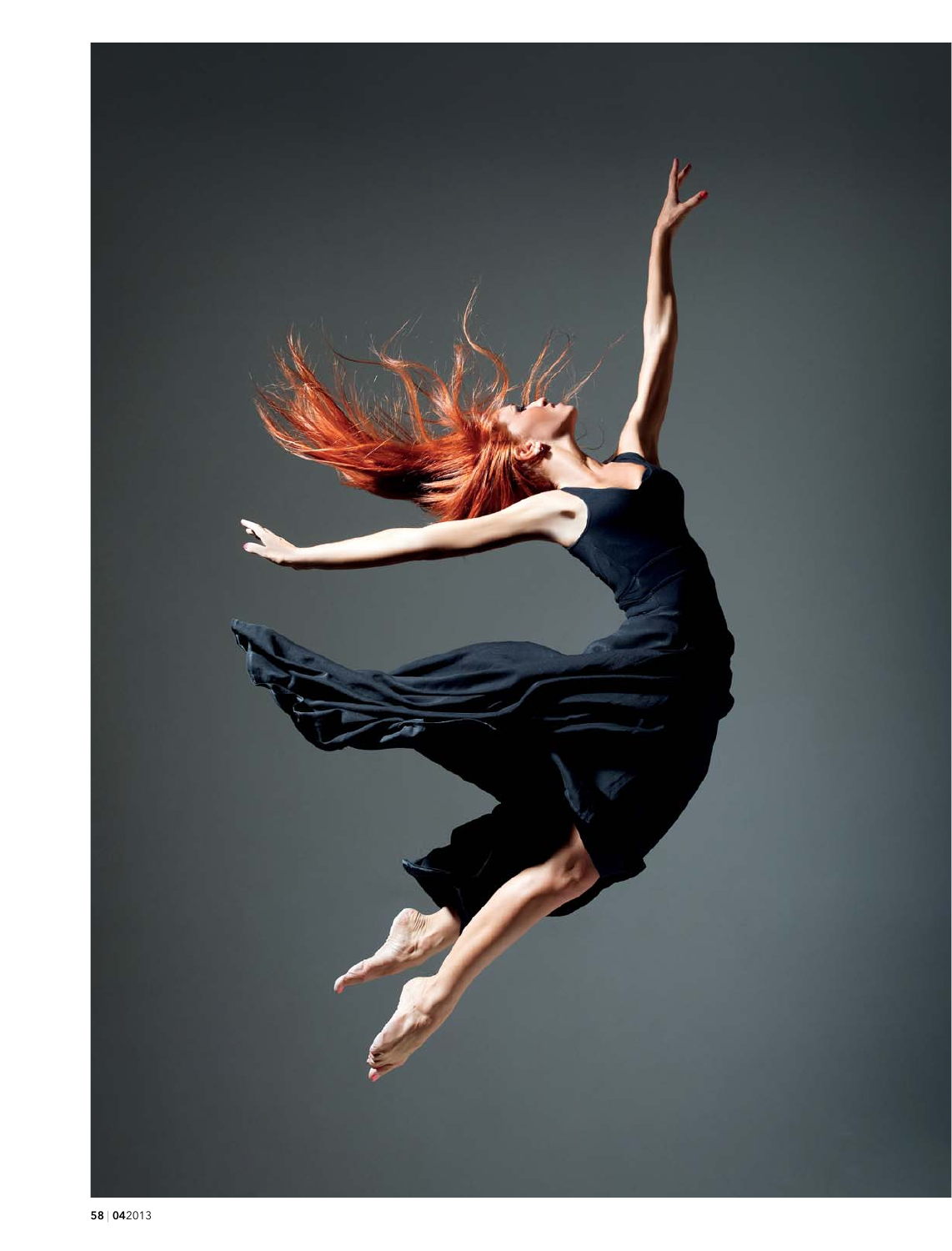# I BELONG HERE GIRLS COULD BE LOSING ORKPI A

TEXT: ANNETTE REISSFELDER FOTO: DREAMSTIME.COM

### *"Equality is a losing proposition" – so said Elisabet Dennehy, last Business Woman Breakfast speaker, in a recent talk she gave on women managers' issues.*

ennehy's interesting twist inspired me to look at issues of management from quite a different angle. Dennehy argues that because we are physiologically different and indeed, the physical, hormonal and neuronal differences are well researched these days – men and women are biologically programmed to create complementary environments; also at the office. Now that's an interesting point!

I can see what she is saying, even though I don't believe this is 100% gender specific: diligent, nice, humble, conflict-avoiding individuals play an important role in keeping the overall work environment the same – thus allowing others to get away with displaying boastful, self-promoting alpha-male behaviours. Because of the friendly, "complementary" female micro-environment at the water cooler, the atmosphere doesn't turn completely toxic, and the team can still be efficient as a result.

But I wonder: isn't it time for women to switch from creating a few islands of relief to actively SHAPING a DIF-FERENT corporate culture? We still see many women showing the old behaviours (and speech patterns!) of learned powerlessness in business meetings today. Isn't it time to stop

staring at the "glass ceiling"? What would change if we stopped asking ourselves: 'How can women be on par with men?' and replaced it by, 'What new standards do we need so that our businesses will be prepared for what lies ahead?' and 'How can each of us nurture the right combination of male and female traits to allow us as individuals to thrive?'

#### Upgrade yourself

Both men and women show feminine and masculine behaviours. In fact, we all have met successful women whose style showed none of the enlightened aspects of feminine wisdom and leadership, but who seemed more like needy pretty girls with a powerful internal sponsor. Men and women alike, regardless of where they fall on the spectrum of male and female traits, will need to make some important internal adjustments in order to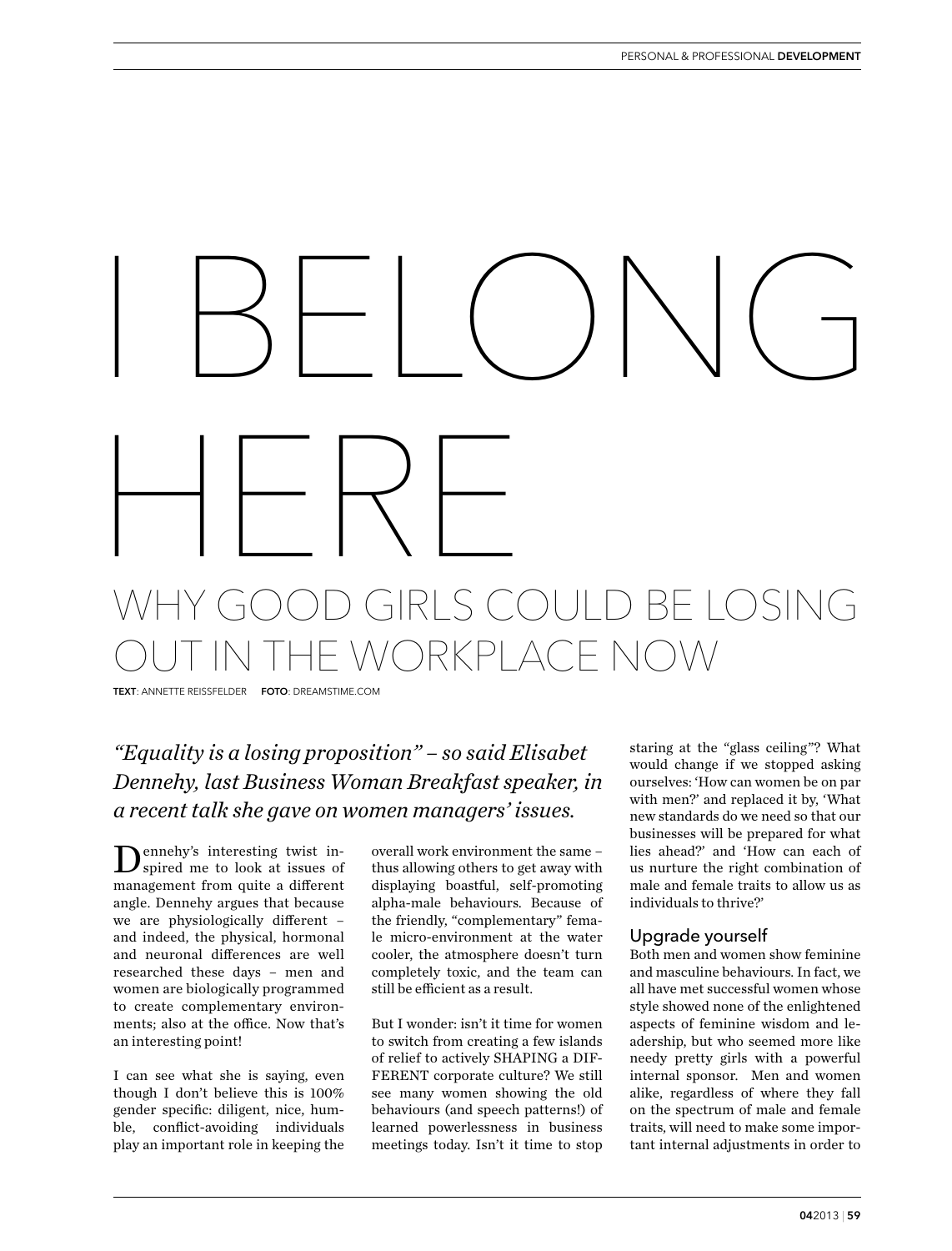respond to the technological changes affecting the European workplace now. Medium-value and routine work is already either taken over by new technology, or devalued because it takes less and less skill, and can therefore be done by people with minimal education. Don't be fooled that this only applies to blue-collar work or low-value and admin work like bookkeeping. This also affects bankers, notaries, lawyers and doctors, and managers in general – and it has only just started…

As a consequence, we can either accept to be "downgraded", or choose to "upgrade ourselves".

What will make this transition difficult for many women is that they still don't look beyond the "top notes" they aspired to during their childhood, i.e. the four standard value-informed behaviours of *diligence*, *collaboration*, *good conduct*, and *compliance*. (Perhaps it will require a new generation of parents to finally take care of these shadows of the past. The problem is, since these are below our conscious awareness I am wondering when this generation of "aware parents" will emerge.)

There is nothing wrong with valuing the above-mentioned traits. In fact, they are fantastic attributes for a worker bee: very useful for establishing a reputation as a hard worker and expert. The only downside is that they don't work for people who – unlike worker bees – have ambitions to higher levels of management, or want to become successful business owners (BTW this isn't gender-specific. There are also men who show these characteristics, and face much the same issues as a consequence.). The very traits that help promote a career in the earliest stages, work against those who show them in subsequent phases of career development – unless they are complemented by a set of high-impact mindsets.

#### No excuses, no blame games

Prof. Gunter Dueck, the German ex- -CTO of IBM, who has turned into a prolific writer and business maverick ever since he retired from IBM at age 60, is very concerned about innovation and the dramatic changes technology brings to the workplace. He argues that in order to keep our privileged position in the world, we in Europe will need to educate a different type of personality that will be prepared for the future, where managers won't be able to just "deduct-guess-derive" their goals from those of their bosses: Instead, goals will be defined in a much more general way, and only business results will count. In the new business world, it will be up to every person in the organisation to make sure they have what they need in order to meet their goals. There will be no excuses, and no blame games: either you made your target profit or you didn't.

I've been arguing this for years, and have also helped many highly talen-

## NEW MANAGEMENT IDEAL

The business world is changing- and if we don't change along with it, we'll be out of a job. There is a new 'management ideal' developing- it's ideal because it is what is most likely to bring success to the modern manager. This ideal is the same whether you're a man or a woman - because unlike in the current model, whe-

re a 'weaker' counterbalance is necessary to maintain team stability - the ideal business team will be made up of truly equal players. Not equal in traditional sense (women rising up to meet men on an equal level), but in the sense that men and women both display a mix of masculine and feminine qualities.

However, your upbringing, as well as your gender, will place you closer or further away from that ideal. Why? What we believe, not what we KNOW, shapes who we are, and what we may become. Our beliefs, in turn, are shaped by our gender and our upbringing. We haven't all had parents who were able to engender their

children (particularly, us girls) with beliefs that serve them well. So we need to be able to pull ourselves up by our bootstraps, by carefully connecting with our subconscious to determine what beliefs we currently have, throw out the ones that don't serve us, and add in those that will serve us better.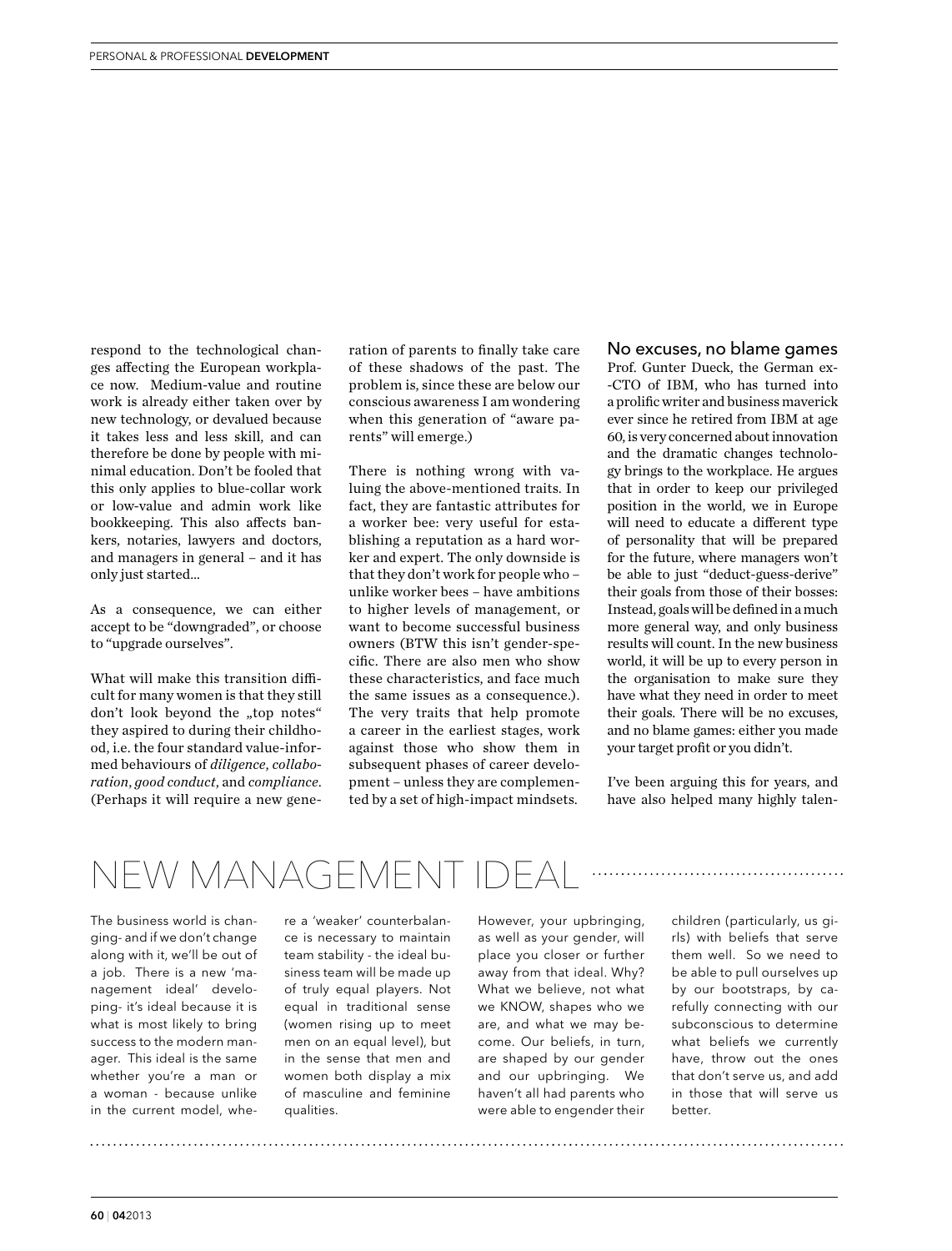ted people of both sexes to find those resources within themselves; for it sometimes takes some digging… Dueck calls those the "new top notes":

- > Creativity, originality, sense of humour;
- > Constructive, joyful will;
- > Initiative that radiates to others;
- > Sense of community which activates others;
- > Sympathetic appearance and openness;
- > Balanced self-confidence;
- > Looking forward to a good personal future;
- > Curiosity that inspires others;
- > Positive attitude to the diversity of life:
- > Loving general attitude towards people.

These changes in the workplace (which mean any job worth considering will require an agile brain, everything else will be outsourced and/ or low paid) will favour people who can negotiate not just their pay, but also their resources – which includes people, time, budget, and support. Now women are for the most part still NOT very comfortable negotiating – and can therefore lack practice, when they miss low-risk (or no-risk) ways to learn how to negotiate. Women still behave as though according to an underlying belief that "things should be the way I want them to be". This idea belongs to the realm of fairy tales, not to the business world; not even to the "better version of it" that I believe aware and educated women can shape.

Women's issues are discussed a little differently in the ex Austro- -Hungarian empire, and countries with a Latin culture than in the Protestant Anglo-Saxon, Scandinavian and German parts of the world. Though there is lots of exposure to gender-specific content everywhere nowadays, there do seem to be more alternatives. In particular, the more educated the family, the less for any woman operating in a male- -dominated field!) that we know what behaviours girls are encouraged to show . They pay much more notice to the subtle and implicit messages from those around them than boys, and pick up and try to comply these

*Women in management positions still have a tendency to implicitly or explicitly justify how good they are – instead of just walking into the room with the underlying security of "I belong here"*

parents expect daughters to be docile and pretty. I was lucky that, as a teenager who showed zero interest in clothes, make-up, parties or boys, nobody in my family suggested I was "weird"...

#### Ambitious worker bee

In her talk, Dennehy touched on another relevant point: women in management positions still have a tendency to implicitly or explicitly justify how good they are – instead of just walking into the room exuding the SECURITY of "I belong here". But that's difficult to "fake" - so if you haven't experienced in your childhood that you are ok as you are, even if that's different from others, you will struggle. This is where many men still have a real advantage.

It is thanks to books like "The Drama of the Gifted Child" - which nearly 35 years after its first publication is still a highly relevant classic by Swiss Alice Miller, and recommended reading

because they try to please (originally, Daddy). Whether this is good or bad depends entirely on the context. Perceptivity and receptivity can absolutely be qualities of a great leader, but only if these are complemented by more proactive, driving skills.

Because when "gifted girls" grow up, their luck changes – now, they will often just do more of the same, even though they can no longer reap the desired rewards from it. If they then go and train those old behaviours more, they will just confirm their positioning as "worker bee". Or shall we say, *ambitious worker bee…* because in the kingdom of Mother Nature, worker bees are believed to have no higher ambitions, no drive to self- -actualize, and no need to be appreciated by others…

#### Beliefs trump facts

In the Czech Republic, many women call the time they spend in the gym *"čas na sebe"*. Now I am not sugges-